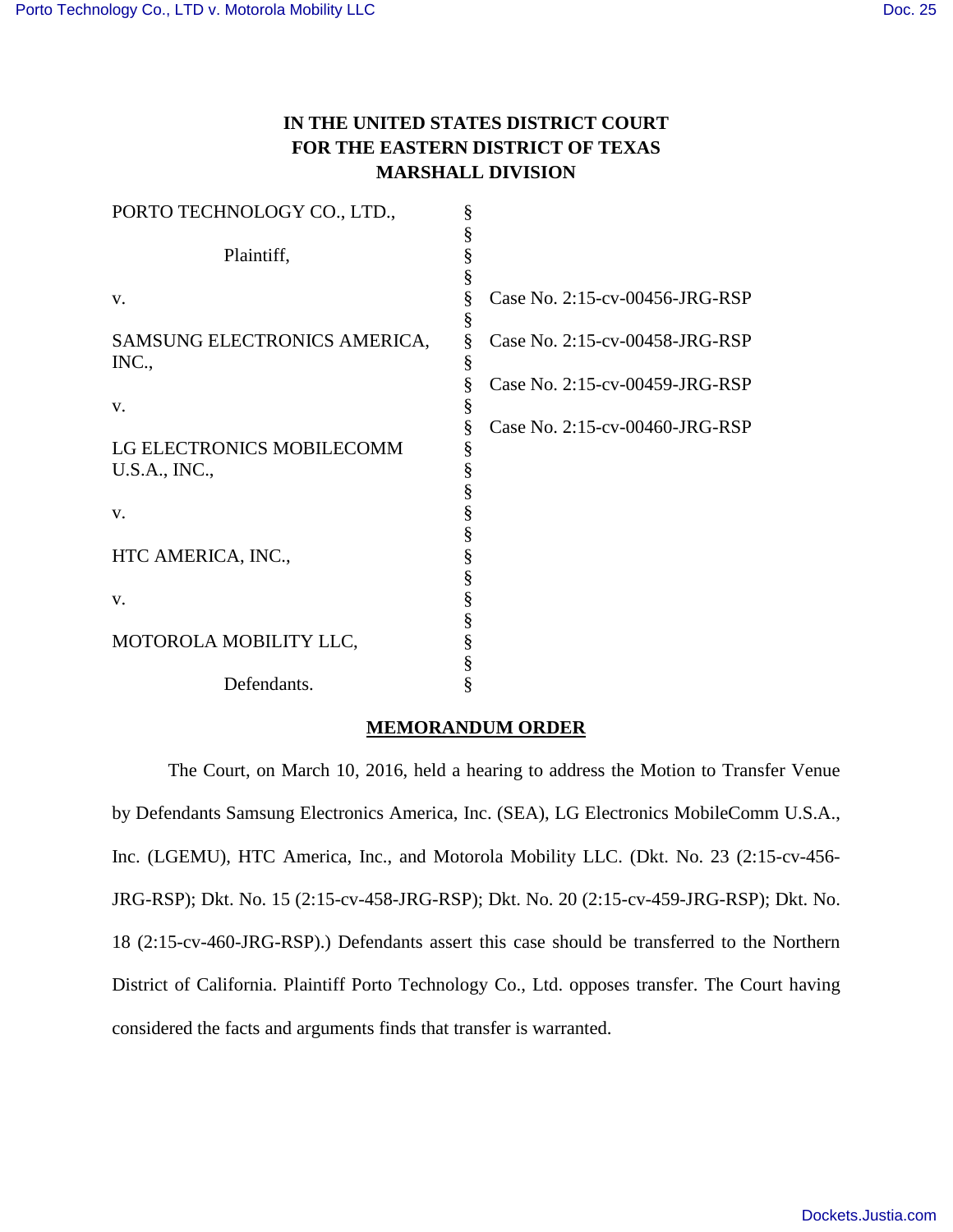Section 1404(a) provides that "[f]or the convenience of parties and witnesses, in the interest of justice, a district court may transfer any civil action to any other district or division where it might have been brought." 28 U.S.C. § 1404(a). The first step in a Court's transfer analysis is deciding "whether the judicial district to which transfer is sought would have been a district in which the claim could have been filed." *In re Volkswagen AG*, 371 F.3d 201, 203 (5th Cir. 2004) ("*Volkswagen I*").

If that threshold is met, the Court then analyzes public and private factors relating to the convenience of parties and witnesses and the interests of particular venues in hearing the case. *See Humble Oil & Ref. Co. v. Bell Marine Serv., Inc.*, 321 F.2d 53, 56 (5th Cir. 1963); *In re Nintendo Co., Ltd.*, 589 F.3d 1194, 1198 (Fed. Cir. 2009); *In re TS Tech USA Corp.*, 551 F.3d 1315, 1319 (Fed. Cir. 2009). The private factors are: 1) the relative ease of access to sources of proof; 2) the availability of compulsory process to secure the attendance of witnesses; 3) the cost of attendance for willing witnesses; and 4) all other practical problems that make trial of a case easy, expeditious, and inexpensive. *Volkswagen I*, 371 F.3d at 203; *Nintendo*, 589 F.3d at 1198; *TS Tech*, 551 F.3d at 1319. The public factors are: 1) the administrative difficulties flowing from court congestion; 2) the local interest in having localized interests decided at home; 3) the familiarity of the forum with the law that will govern the case; and 4) the avoidance of unnecessary problems of conflict of laws or in the application of foreign law. *Volkswagen I*, 371 F.3d at 203; *Nintendo*, 589 F.3d at 1198; *TS Tech*, 551 F.3d at 1319.

The plaintiff's choice of venue is not a factor in this analysis. *In re Volkswagen of Am., Inc.*, 545 F.3d 304, 314–15 (5th Cir. 2008) ("*Volkswagen II*"). Rather, the plaintiff's choice of venue contributes to the defendant's burden of proving that the transferee venue is "clearly more convenient" than the transferor venue. *Volkswagen II*, 545 F.3d at 315; *Nintendo*, 589 F.3d at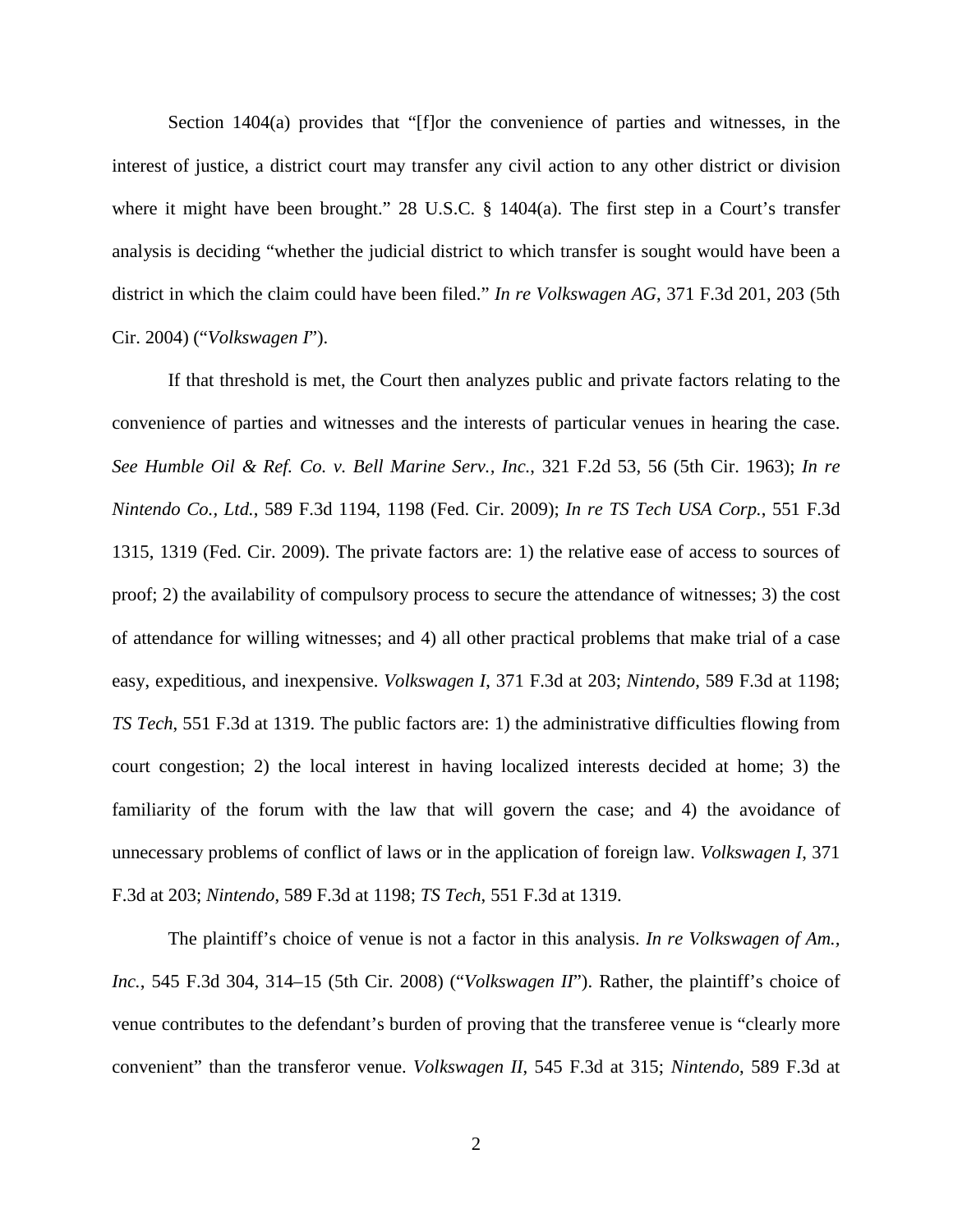1200; *TS Tech*, 551 F.3d at 1319. Although the private and public factors apply to most transfer cases, "they are not necessarily exhaustive or exclusive," and no single factor is dispositive. *Volkswagen II*, 545 F.3d at 314–15.

Timely motions to transfer venue should be "should [be given] a top priority in the handling of [a case]" and "are to be decided based on 'the situation which existed when suit was instituted.'" *In re Horseshoe Entm't*, 337 F.3d 429, 433 (5th Cir. 2003); *In re EMC Corp.*, Doc. No. 2013-M142, 2013 WL 324154 (Fed. Cir. Jan. 29, 2013) (quoting *Hoffman v. Blaski*, 363 U.S. 335, 443 (1960)).

Defendants offered evidence at the hearing that some party and third-party witnesses are in the Northern District of California. Porto failed to adequately challenge this evidence in its briefing and at the hearing. The moving party bears the burden of showing a transferee venue is clearly more convenient. However, the non-moving party has some obligation to offer rebuttal or countervailing evidence. Here, the Court finds the convenience to the willing witnesses and the Northern District of California's power over third-party witnesses favors transfer. *Genentech*, 566 F.3d at 1342; Fed. R. Civ. P. 45. The Court further finds the remaining factors are neutral as to transfer.

A motion to transfer venue should be granted when the moving party shows one venue is "clearly more convenient" than another. *Nintendo*, 589 F.3d at 1197; *Genentech*, 566 F.3d at 1342. The Court has weighed the facts. The Court finds that the Northern District of California is "clearly more convenient." The Motion to Transfer Venue (Dkt. No. 23 (2:15-cv-456-JRG-RSP); Dkt. No. 15 (2:15-cv-458-JRG-RSP); Dkt. No. 20 (2:15-cv-459-JRG-RSP); Dkt. No. 18 (2:15 cv-460-JRG-RSP)) is **GRANTED**. The clerk is directed to transfer this case to the Northern District of California.